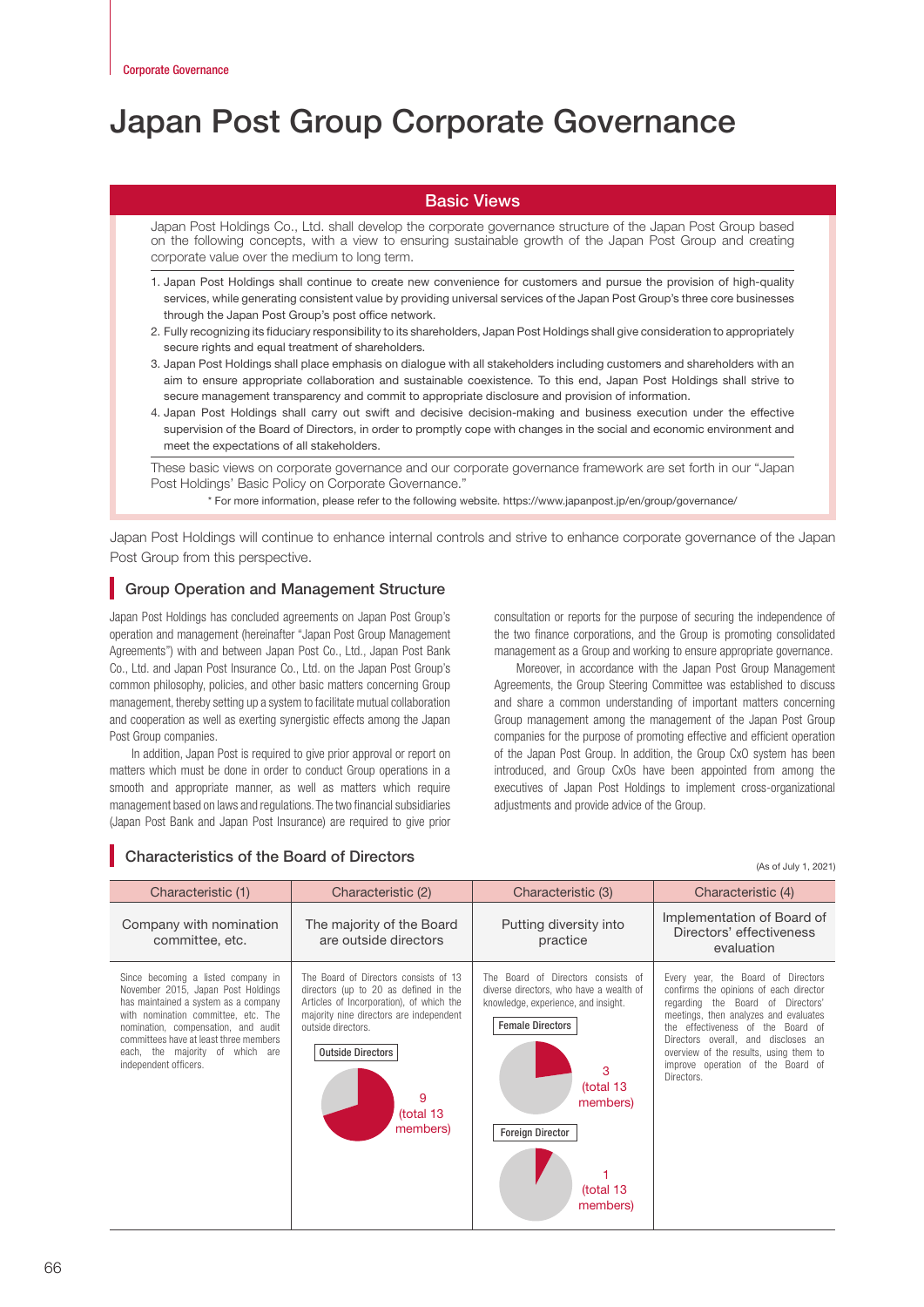# **Overview of Committees**

Japan Post Holdings has adopted a "company with nomination committee, etc." structure.

|                           | Role and structure<br>(As of July 1. 2021)                                                                                                                                                                                                                                                                                                                                                                                                                                                                                                                                       | Operation status (Fiscal year ended March 31, 2021)                                                                                                                                                                                                                                                                                                                                                                                                                                                                                                                                                                                                                                                                                                                                                                                                                                                                                                                                                                                                                                                                                                                                                                                                                                                                                                                                                                                                                                                                                                                                                                                                                              | Meetings in the fiscal year<br>ended March 31, 2021<br>(average attendance rate) |
|---------------------------|----------------------------------------------------------------------------------------------------------------------------------------------------------------------------------------------------------------------------------------------------------------------------------------------------------------------------------------------------------------------------------------------------------------------------------------------------------------------------------------------------------------------------------------------------------------------------------|----------------------------------------------------------------------------------------------------------------------------------------------------------------------------------------------------------------------------------------------------------------------------------------------------------------------------------------------------------------------------------------------------------------------------------------------------------------------------------------------------------------------------------------------------------------------------------------------------------------------------------------------------------------------------------------------------------------------------------------------------------------------------------------------------------------------------------------------------------------------------------------------------------------------------------------------------------------------------------------------------------------------------------------------------------------------------------------------------------------------------------------------------------------------------------------------------------------------------------------------------------------------------------------------------------------------------------------------------------------------------------------------------------------------------------------------------------------------------------------------------------------------------------------------------------------------------------------------------------------------------------------------------------------------------------|----------------------------------------------------------------------------------|
| Board of Directors        | The Board of Directors, comprised of 13<br>Directors (including nine Outside Directors),<br>determines matters such as the basic<br>management policy required by relevant laws<br>and regulations, as well as the matters relating<br>to the important execution of duties, and<br>supervises the execution of duties by Directors<br>and Executive Officers.                                                                                                                                                                                                                   | In the fiscal year ended March 31, 2021, the Board of Directors discussed strengthening Group<br>governance and Group management strategies and received reports concerning Group performance,<br>important issues of the Group, risk management, and the state of compliance and internal audits.                                                                                                                                                                                                                                                                                                                                                                                                                                                                                                                                                                                                                                                                                                                                                                                                                                                                                                                                                                                                                                                                                                                                                                                                                                                                                                                                                                               | 14 times (99%)                                                                   |
| Nomination Committee      | The Nomination Committee, comprised of four<br>Directors (including three Outside Directors),<br>submits proposals to the General Meeting of<br>Shareholders concerning the election and<br>dismissal of Directors. In accordance with the<br>provisions of the Act on Japan Post Holdings<br>Co., Ltd., resolutions for the election and<br>dismissal of Directors of the Japan Post<br>Holdings shall not become effective without the<br>approval of the Minister for Internal Affairs and<br>Communications.                                                                 | In the fiscal year ended March 31, 2021, we decided on candidates for the Board of Directors and<br>discussed the criteria for the nomination and dismissal of Directors.                                                                                                                                                                                                                                                                                                                                                                                                                                                                                                                                                                                                                                                                                                                                                                                                                                                                                                                                                                                                                                                                                                                                                                                                                                                                                                                                                                                                                                                                                                        | 2 times (100%)                                                                   |
| Compensation<br>Committee | The Compensation Committee, comprised of<br>three Directors (including two Outside<br>Directors) establishes the policy for determining<br>the amount of compensation for each Director<br>and Executive Officer, and determines the<br>amount for individual officers on the basis of<br>this policy.                                                                                                                                                                                                                                                                           | In the fiscal year ended March 31, 2021, the Compensation Committee decided on individual<br>compensation for Directors and Executive Officers and performance-based compensation for Executive<br>Officers. In addition, we examined and discussed the compensation system for Directors and Executive<br>Officers.                                                                                                                                                                                                                                                                                                                                                                                                                                                                                                                                                                                                                                                                                                                                                                                                                                                                                                                                                                                                                                                                                                                                                                                                                                                                                                                                                             | 6 times (100%)                                                                   |
| Audit Committee           | The Audit Committee consists of three<br>Directors (including three Outside Directors),<br>who audit the execution of duties by Directors<br>and Executive Officers, audit establishment and<br>operation status of the internal control system,<br>audit the validity of methods and results of<br>auditing of financial statements by accounting<br>auditors, and make audit reports. They also<br>decide on the content of proposals submitted at<br>the general shareholders' meetings regarding<br>the election, dismissal and non-reappointment<br>of accounting auditors. | In the fiscal year ended March 31, 2021, we focused on auditing the establishment and operation of the<br>internal control system and the status of the formulation of the next medium-term management plan.<br>In particular, we audited the progress of the business improvement plan with regard to the issues<br>related to the solicitation quality of Japan Post Insurance products that came to light in the fiscal year<br>ended March 31, 2020.<br>We also audited the status of customer service, investigation of root causes, and measures to<br>prevent recurrence of such problems, including newly uncovered problems as the misuse of cashless settlement services at Japan Post Bank and crimes involving large sums of money committed by the<br>Japan Post's management employee.<br>Furthermore, the Audit Committee made regular reports on these auditing activities to the Board<br>of Directors, and worked to share information with directors outside the Audit Committee. They also<br>stated their opinions to the Board of Directors and executive bodies as necessary.<br>In light of these audit activities, the Audit Committee has submitted an audit report for the fiscal<br>year ended March 31, 2021, but will continue to monitor the solicitation quality of Japan Post Insurance products and the misuse of Japan Post Bank's cashless settlement service as well as thoroughgoing<br>customer-first business operations. In addition, we will continue to monitor the crimes involving large<br>sums of money committed by the Japan Post's management employee to ensure that appropriate<br>measures are taken to prevent recurrence. | 20 times (100%)                                                                  |

# Japan Post Holdings corporate governance system



Note: The number of members on the Board of Directors shall be an appropriate number of no more than 20, as stipulated in the Articles of Incorporation, and, in principle, the majority shall be composed of independent officers.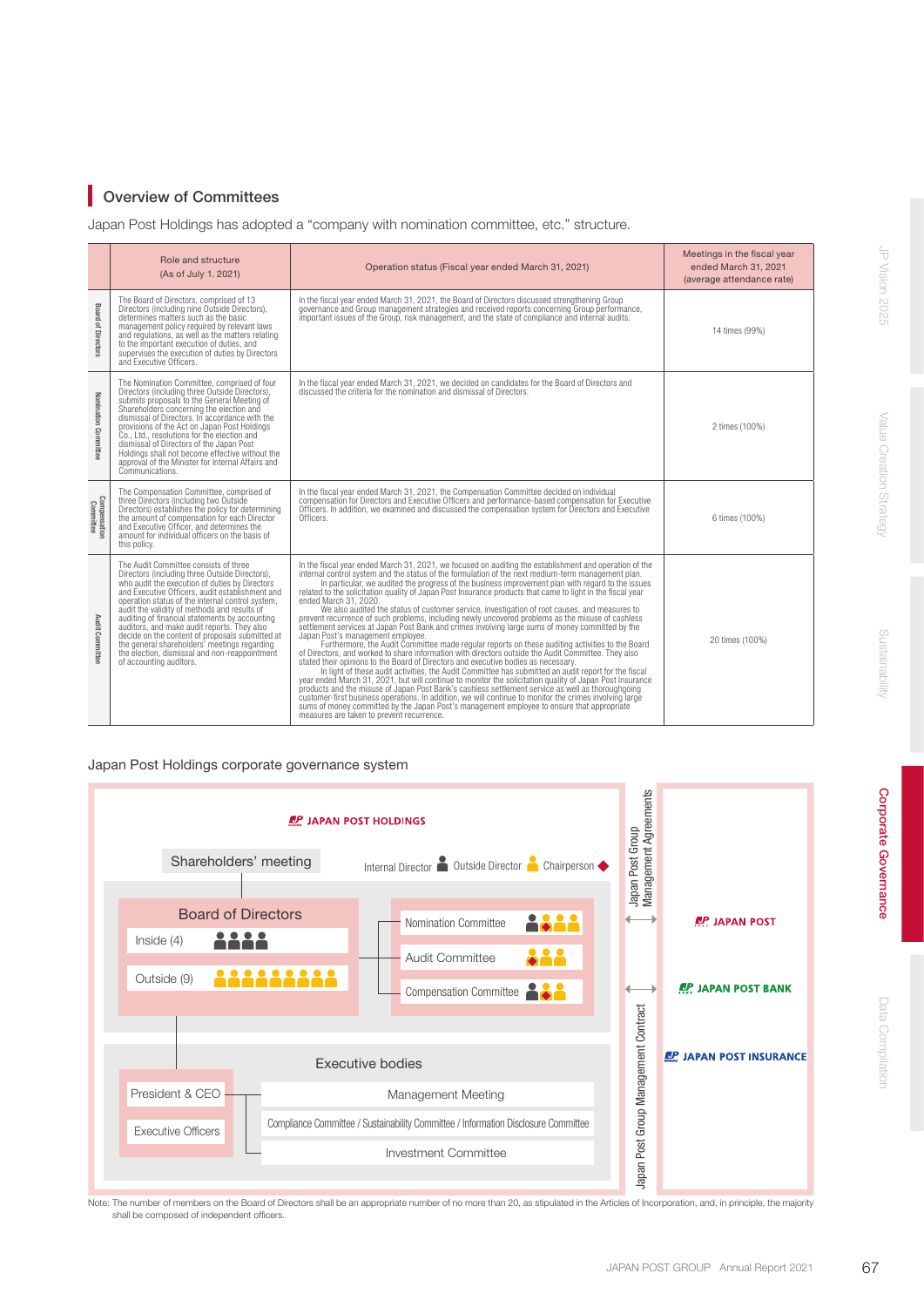# **Evaluation of Effectiveness of the Board of Directors**

#### Method of Evaluation, etc.

At Japan Post Holdings, a questionnaire was sent to Directors, and through the questionnaire and discussions at meetings of Outside Directors, an evaluation of effectiveness based on self-assessment by Directors was conducted.

On December 27, 2019, Japan Post Holdings and its subsidiaries Japan Post and Japan Post Insurance received administrative dispositions pertaining to issues related to the solicitation of Japan Post Insurance products from the Minister for Internal Affairs and Communications and the Financial Services Agency of Japan that ordered Japan Post Holdings to establish a governance system for the Japan Post Group. Japan Post Holdings has been making efforts to improve the Group governance function centered on the Board of Directors in light of the points raised by the supervisory authorities and the recommendations of the Special Investigation Committee regarding the issues related to the solicitation of Japan Post Insurance products established within Japan Post Holdings.

We consider this evaluation of the effectiveness of the Board of Directors to be important in terms of reviewing whether our efforts to date have been appropriate.

#### Evaluation Results, etc.

We assessed that the Board of Directors is generally functioning adequately.

# Independence Criteria of Outside Directors

All nine Outside Directors have been designated as independent executives having been deemed as meeting the "Standards for Designating Independent Directors of Japan Post Holdings Co. Ltd." defined by Japan

In January 2020, a new business execution structure was launched under the recognition of "the greatest crisis since our founding," and the Board of Directors has been deepening discussions to further strengthen the Group's governance. We believe that the effectiveness of the Board of Directors' meetings has been greatly improved by providing time prior to resolutions for directors to fully discuss important management decisionmaking matters, such as management plans and policies, and by providing a wide range of necessary information.

In addition, with regard to the agenda of the Board of Directors meetings, the Chairman of the Board of Directors reports all the regular matters to the Board of Directors after providing explanations in advance, thereby increasing the deliberation time for important matters. We believe that this has been helpful in stimulating discussion.

Future issues to be addressed include receiving a wide range of information on the status of business execution by subsidiaries and other companies in the same industry, as well as agenda items for the Board of Directors' meetings so that outside directors can better fulfill their roles; following up on matters that have a significant impact on the Group's management (building the PDCA cycle); and setting up a forum to discuss big-picture themes such as digital transformation.

In order to address these issues, we will work to improve our monitoring of the implementation of business strategies and the business operations of our subsidiaries, and increase opportunities to discuss longterm strategies in response to major changes in the business environment.

Post Holdings and being Outside Directors who have no risk of conflicts of interest with general shareholders, as defined by the Tokyo Stock Exchange.

| Standards for Designating Independent Directors of Japan Post Holdings Co., Ltd.                                                                                 |                                                          |
|------------------------------------------------------------------------------------------------------------------------------------------------------------------|----------------------------------------------------------|
| Japan Post Holdings shall designate independent officers as defined by the Tokyo<br>Stock Exchange from among Outside Directors who do not fall under any of the | 7. Executive (or other) of companies in w<br>shareholder |
| following categories.                                                                                                                                            | 8. Major creditor of the Japan Post Group or a           |
| 1. Anyone who has been an executive of the Japan Post Group in the past                                                                                          | 9. The spouse or relatives within second de              |

- 2. Anyone for whom the Japan Post Group is a major business partner, or an executive
- thereof
- 3. Anyone who is a major business partner of the Japan Post Group, or an executive thereof
- 4. Member, partner, or employee of the independent auditor of the Japan Post Group 5. Consultants, accounting experts, or legal experts who receive or have received large payments of money or property from the Japan Post Group, other than executive compensation (if the party who obtains the property is a corporation, a union, or other such organization, this includes anyone who belongs to that organization now or who has belonged to that organization in the past)
- 6. Major shareholders of Japan Post Holdings (if that party is a legal entity (excluding the Japanese Government), then anyone who is an executive of that legal entity)
- 7. Executive (or other) of companies in which Japan Post Holdings is a major
- an Executive (or other) thereof
- egree of kinship of the following parties (excluding unimportant ones.) (1) Anyone listed in parts 1 to 8 above (2) Executives of subsidiaries of Japan Post Holdings
- 10. Executives of other companies in which an executive of the Japan Post Group is appointed as an outside director
- 11. Anyone who has received a large amount of donations from the Group (if the party who receives the donation is a corporation, a union, or other such organization, this includes anyone who is an executive of that organization)

Note: Please visit the following website for details. https://www.japanpost.jp/group/governance/pdf/02\_08.pdf (in Japanese only)

# **Training of Directors & Support System for Outside Directors**

### Training of Directors

Japan Post Holdings provides opportunities for Directors to deepen their understanding and acquire necessary knowledge about such things as Japan Post Group's businesses, issues to be addressed, and management strategies by proactively creating opportunities to discuss urgent issues of the Japan Post Group, so that Directors may properly fulfill the roles and responsibilities expected of them.

#### Support System for Outside Directors

Japan Post Holdings has developed an operation system for Outside Directors with consideration for the coordination of a flexible annual schedule, accurate provision of information as necessary, adequate advance explanation of proposal contents, and securing of time for preliminary consideration and question-asking by the Board of Directors to ensure smooth and effective operation of the Board and improve the effectiveness of supervision by Outside Directors. In addition, Japan Post Holdings has established the Office of the Board of Directors to streamline the deliberation and reporting processes of the Board of Directors and check on the progress of resolutions made by the Board, as well as to support management and ensure communication and coordination with Outside Directors to conduct Board of Directors' meetings effectively and efficiently.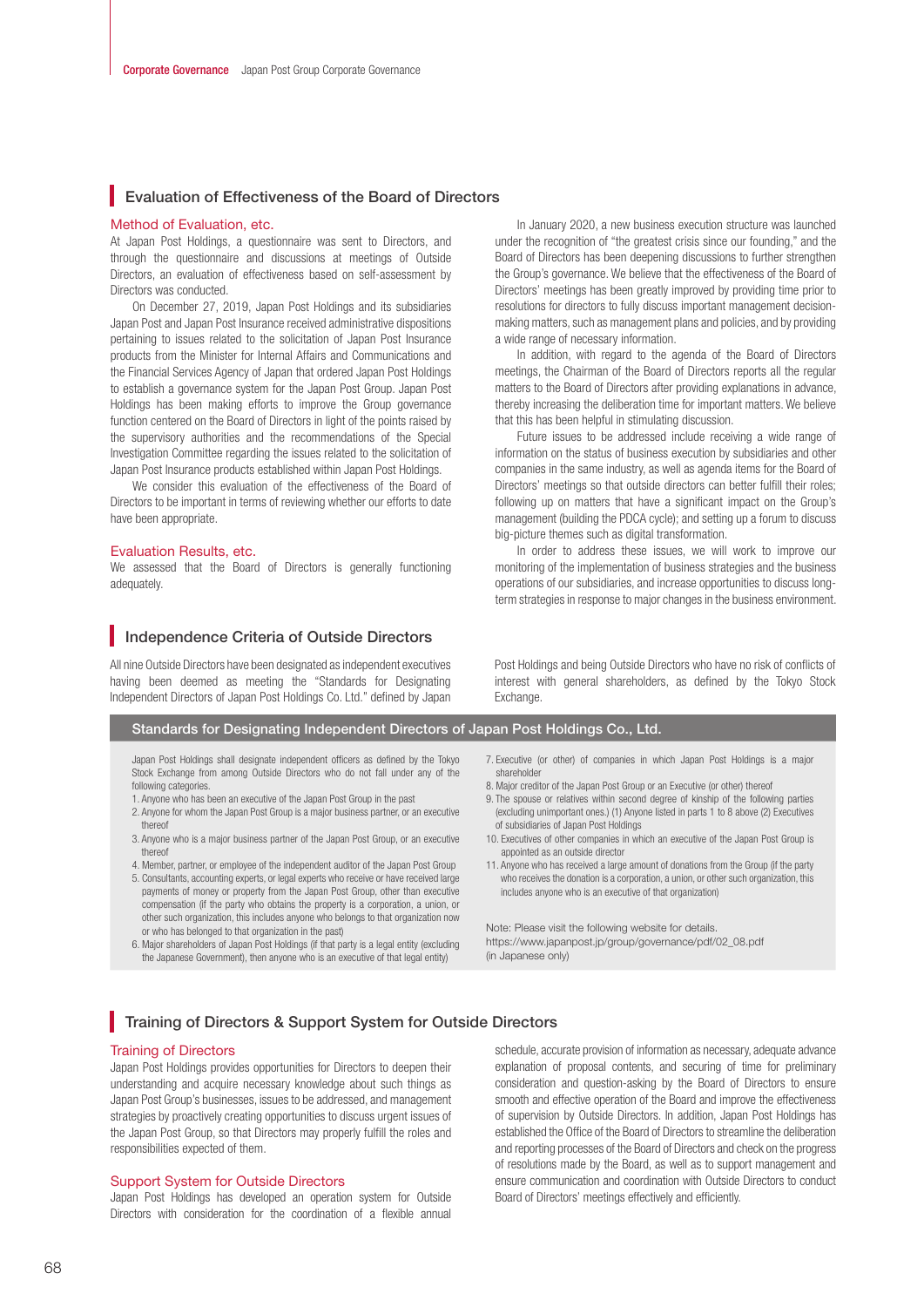# **Policy on Appointment of Directors**

# Scale and Composition of Candidates for Directors

The Nomination Committee nominates diverse Director candidates with different types of expertise and experience while taking into consideration the balance of the Board of Directors as a whole. The number of Director candidates shall be an appropriate number of no more than 20, as defined in the Articles of Incorporation, and as a rule the majority shall be composed of independent Outside Director candidates.

# Internal Directors

The Nomination Committee nominates people who meet the following conditions as Internal Director candidates of Japan Post Holdings Co., Ltd. (1) Has expertise in the business of Japan Post Holdings

(2) Has superior ability in management judgment and management execution

- (3) Has superior ability in leadership, determination, foresight, and planning
- (4) Has an appropriate personality and insight as a Director
- (5) Has no health problems when performing duties as an Internal Director

# Outside Directors

The Nomination Committee nominates people who meet the following conditions as Outside Director candidates of Japan Post Holdings.

- (1) Has knowledge of a specialized field, such as management, accounting, finance, law, administration, society and culture, etc., and has achieved appropriate results in these specialized fields
- (2) Has an appropriate personality and insight as a Director
- (3) Has no health or operational problems when performing duties as an Outside Director

# The reasons for nominating Outside Directors are as follows.

| Name                              | Reason for nomination                                                                                                                                                                                                                                                                                                                                                                                                                                                                                                                                              |
|-----------------------------------|--------------------------------------------------------------------------------------------------------------------------------------------------------------------------------------------------------------------------------------------------------------------------------------------------------------------------------------------------------------------------------------------------------------------------------------------------------------------------------------------------------------------------------------------------------------------|
| <b>MIMURA Akio</b>                | MIMURA Akio has served as Representative Director, President, and Chairman of Nippon Steel & Sumitomo Metal<br>Corporation (now NIPPON STEEL CORPORATION). He has been involved in the management of corporations for many<br>years, so he is expected to fulfill management oversight and check functions based on his experience and insight as an<br>expert in management cultivated over the course of his career.                                                                                                                                             |
| <b>ISHIHARA Kunio</b>             | ISHIHARA Kunio has served as Director, President and Chairman of Tokio Marine & Nichido Fire Insurance Co., Ltd. He has<br>been involved in the management of corporations for many years, so he is expected to fulfill management oversight and<br>check functions based on his experience and insight as an expert in management cultivated over the course of his career.                                                                                                                                                                                       |
| <b>Charles Ditmars</b><br>Lake II | Charles Ditmars Lake II has served as Chairman and Representative Director of Aflac Life Insurance Japan Ltd. He has been<br>involved in the management of corporations for many years, so he is expected to fulfill management oversight and check<br>functions based on his experience and insight as an expert in management cultivated over the course of his career.                                                                                                                                                                                          |
| <b>HIRONO Michiko</b>             | HIRONO Michiko has served as President of 21 Lady Co., Ltd. She has been involved in the management of corporations<br>for many years, so she is expected to fulfill management oversight and check functions based on her experience and insight<br>as an expert in management cultivated over the course of her career.                                                                                                                                                                                                                                          |
| OKAMOTO Tsuyoshi                  | OKAMOTO Tsuyoshi has served as Representative Director, President and Chairman of Tokyo Gas Co., Ltd. He has been<br>involved in the management of corporations for many years, so he is expected to fulfill management oversight and check<br>functions based on his experience and insight as an expert in management cultivated over the course of his career.                                                                                                                                                                                                  |
| <b>KOEZUKA Miharu</b>             | KOEZUKA Miharu has served as Representative Director and Senior Managing Director of Takashimaya Company, Limited.<br>She has been involved in the management of corporations for many years, so she is expected to fulfill management<br>oversight and check functions based on her experience and insight as an expert in management cultivated over the course<br>of her career.                                                                                                                                                                                |
| <b>AKIYAMA Sakie</b>              | AKIYAMA Sakie has been involved in the management of corporations for many years as President of Saki Corporation. She<br>is expected to fulfill management oversight and check functions based on her experience and insight as an expert in<br>management cultivated over the course of her career.                                                                                                                                                                                                                                                              |
| KAIAMI Makoto                     | KAIAMI Makoto has served as President of the Tokyo District Court and has many years of experience in the legal profession.<br>He is thus expected to fulfill management oversight and check functions of the Company based on his extensive experience<br>and insight as a legal expert cultivated over the course of his career. He has not been involved in corporate management<br>other than as an Outside Director, but we consider him to be a suitable candidate to perform the duties of Outside Director<br>of the Company for the reasons stated above. |
| <b>SATAKE Akira</b>               | SATAKE Akira has served as Director and Executive Vice President of Sumitomo Precision Products Co., Ltd., and has<br>many years of experience in management and finance. He is thus expected to fulfill management oversight and check<br>functions of the Company based on his deep and extensive knowledge of finance and accounting, cultivated over the<br>course of his career.                                                                                                                                                                              |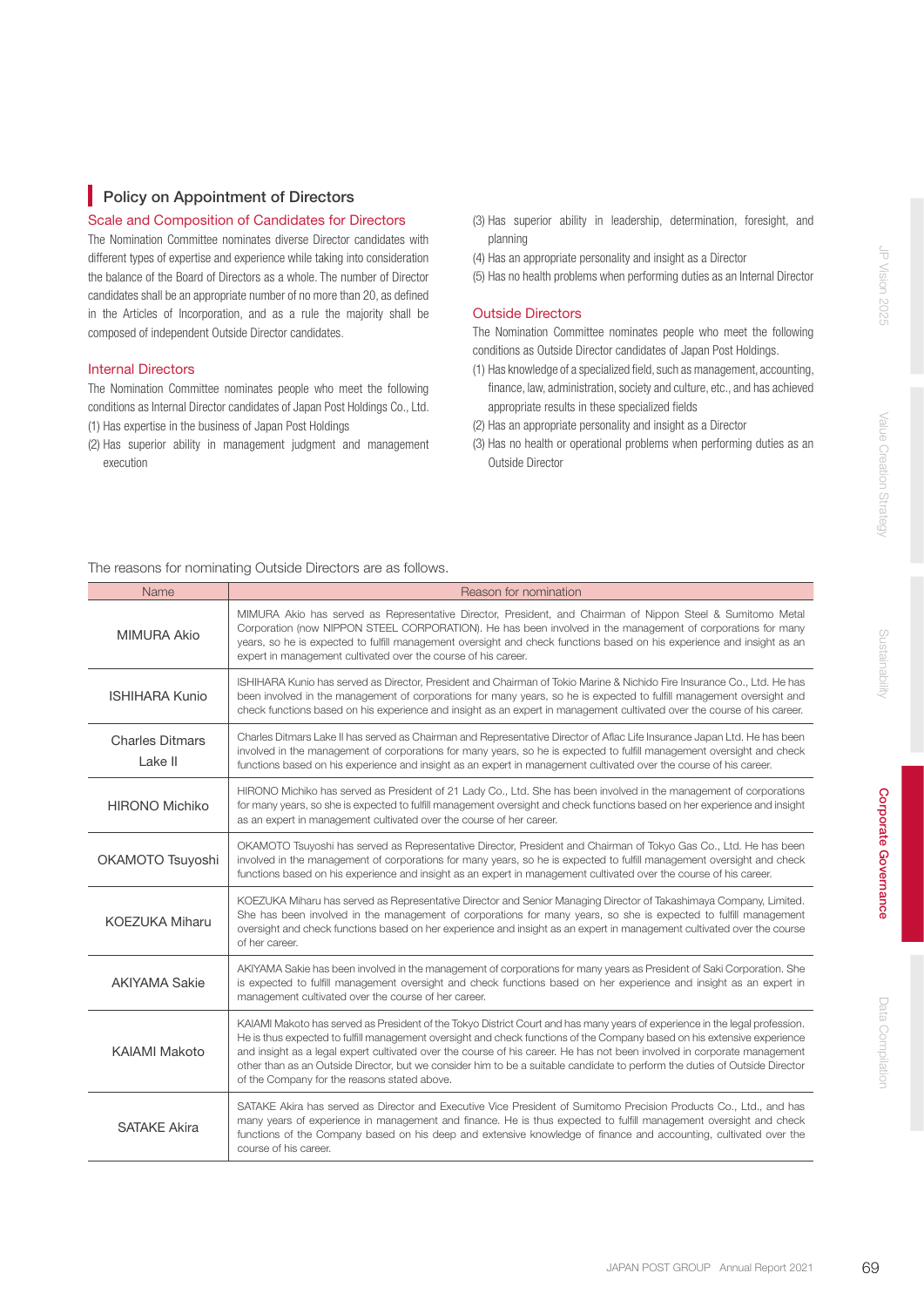# **Compensation System for Directors and Executive Officers**

With regard to compensation of the Directors and Executive Officers of Japan Post Holdings Co., Ltd., the Compensation Committee has set a "Policy to Determine Content of Compensation for Individual Directors and Executive Officers," and the amount of compensation is determined in accordance with this policy.

#### Compensation System

- 1. When serving concurrently as a Director and Executive Officer, compensation shall be paid as an executive officer.
- 2. Directors of Japan Post Holdings shall be paid a fixed amount of compensation according to their duty, based on the scope and size of their responsibility for management.
- 3. Executive Officers of Japan Post Holdings shall be paid basic compensation according to their duty (fixed amount compensation) and performance-based stock compensation, as a mechanism that functions as a sound incentive to promote sustainable growth.

In addition, Directors or Executive Officers of Japan Post Holdings who simultaneously serve as a Director, Auditor, Executive, or Executive Officer of a Japan Post Group company shall be paid compensation by the company where that Director or Executive Officer mainly executes business.

# Indicators of Performance-based Compensation, the Reason for Selecting Those Indicators, and the Method for Deciding the Amount of Performance-based **Compensation**

With regard to performance-based stock compensation, the Compensation Committee multiplies basic points based on the duties of an Executive Officer and individual evaluation points based on the execution of their responsibilities with a coefficient that changes based on company performance each fiscal year (achievement status of management plans, etc.) in order to calculate points.

Individual evaluations are made by individually evaluating the results and status of initiatives in the business that Executive Officer is responsible for.

With regard to indicators related to company performance, in order to enable comprehensive judgment of the degree of achievement of management, the Compensation Committee has set indicators from multiple different categories, using "consolidated net income attributable to Japan Post Holdings" as a profitability indicator, "consolidated ordinary income ratio" as an efficiency indicator, and "dividend per share" as a shareholder return indicator that are suitable for the business format and content of Japan Post Holdings.

There is no policy for determining the payment ratio of performance-based compensation and other forms of compensation.

| Indicators related to company performance                      | Goal                      | Performance in the fiscal year ended March 31, 2021 |
|----------------------------------------------------------------|---------------------------|-----------------------------------------------------|
| Consolidated net income attributable to<br>Japan Post Holdings | At least ¥280,000 million | ¥418.238 million                                    |
| Consolidated ordinary income ratio                             | At least 4,606%           | 7.800%                                              |
| Dividend per share                                             | At least ¥50              | ¥50                                                 |

#### Total amount of compensation for each executive category, total amount by type of compensation, and number of Executive Officers

|                                         | Total amount of                   | Total amount by type of compensation (Millions of yen) |                                                  |                                    |                   |
|-----------------------------------------|-----------------------------------|--------------------------------------------------------|--------------------------------------------------|------------------------------------|-------------------|
| Classification                          | compensation<br>(Millions of yen) | <b>Fixed compensation</b>                              | Performance-based<br>stock compensation,<br>etc. | Non-monetary<br>compensation, etc. | Number of persons |
| Directors (excluding Outside Directors) |                                   |                                                        |                                                  |                                    |                   |
| <b>Executive Officers</b>               | 683                               | 581                                                    | 101                                              |                                    | 29                |
| <b>Outside Directors</b>                | 79                                | 79                                                     |                                                  |                                    |                   |

Notes: 1. No compensation as a director is paid to those who concurrently serve as a Director and Executive Officer.

<sup>2.</sup> Three Directors serve concurrently as Directors and Executive Officers of major consolidated subsidiaries, but they have not been paid compensation as Directors of Japan Post Holdings for the period that they belonged to a major consolidated subsidiary and only executed business of a major consolidated subsidiary. The total amount of compensation received by those three Directors from major consolidated subsidiaries is ¥101 million.

<sup>3.</sup> Eleven Executive Officers serve concurrently as Directors or Executive Officers of major consolidated subsidiaries, nine of whom have not been paid as Executive Officers of Japan Post Holdings for the period in which they belonged to a major consolidated subsidiary and executed business of a major consolidated subsidiary. The total amount of compensation received by those nine Directors from major consolidated subsidiaries is ¥200 million.

<sup>4.</sup> Performance-based stock compensation shows the amount recorded as expenses in the current fiscal year. In principle, at the end of each fiscal year, the Company books the amount expected to be incurred in the relevant fiscal year as an expense as a reserve, and reverses the relevant reserve at the time of retirement (when benefits are paid), etc.

<sup>5.</sup> The Company grants stock-based compensation to Executive Officers as non-monetary compensation, etc., under this system. The stock-based compensation is included in the performance-based compensation, etc. 6. There are no retirement benefits or bonuses for Directors.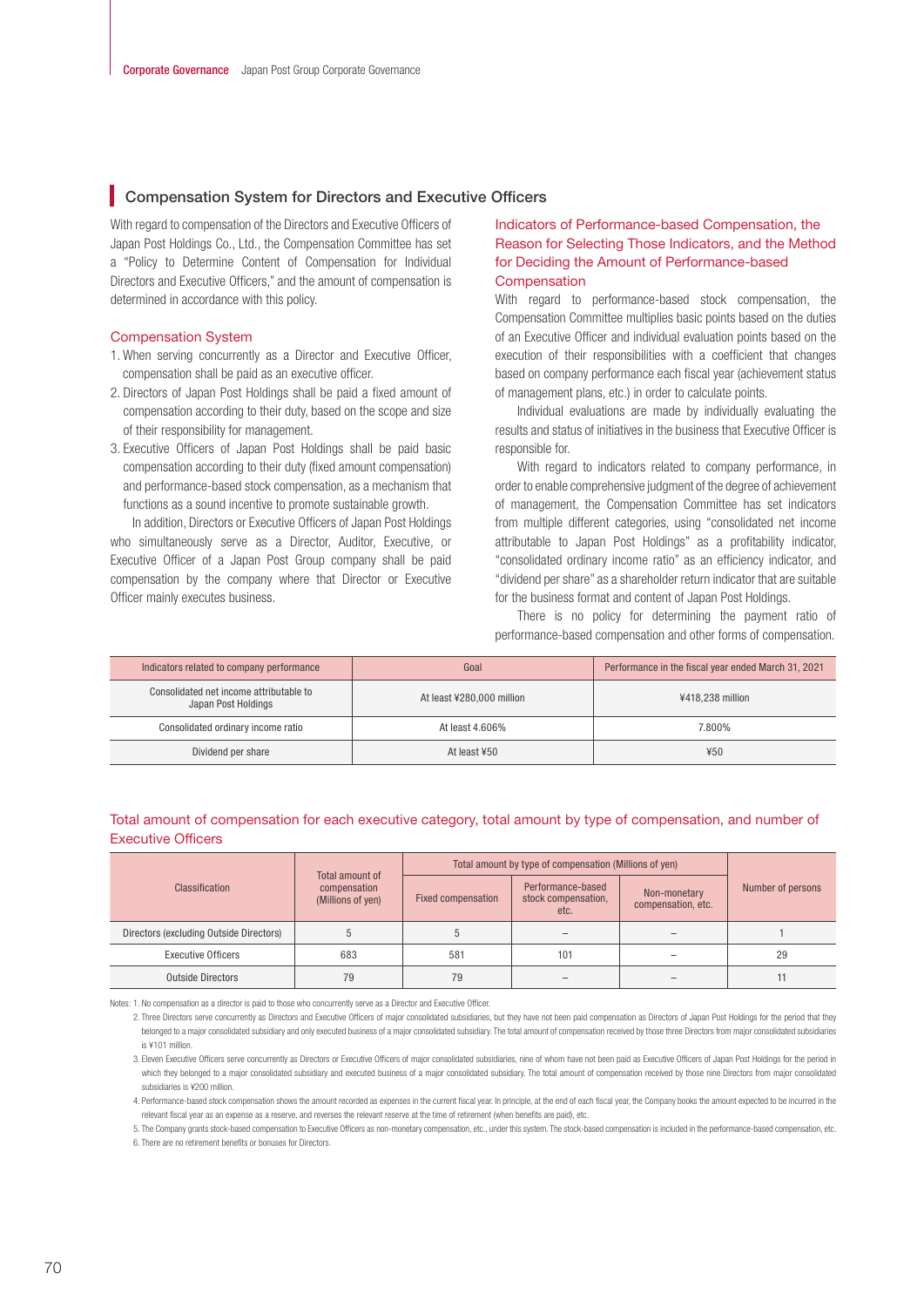# **Policy Equity**

### Holding Policy for Policy Equity

- 1. Japan Post Holdings Co., Ltd. shall be able to acquire and hold shares of listed companies that are judged to contribute to the medium- to long-term improvement of the corporate value of the Japan Post Group for reasons other than net investment, such as strengthening business alliances (hereinafter referred to as "policy equity").
- 2. Every year, the Board of Directors shall verify the aim and rationality of holding policy equity that is held by Japan Post Holdings, taking into account medium- to long-term economic rationality and future prospects, and disclose the content of this verification.
- 3. With regard to the exercise of voting rights on policy equity, Japan Post Holdings shall decide how to vote on proposals having individually examined whether each proposal conforms to Japan Post Holdings' holding policy, and whether it can be expected to help ensure the efficient and sound management of the company in question, and improve its corporate value.

# Methods of Verifying the Rationality of Holding Policy Equity and Results of Verification by the Board of **Directors**

When verifying the policy equity held by Japan Post Holdings, every year the Board of Directors verifies the aim and rationality of holding policy equity that is held by Japan Post Holdings, taking into account medium- to long-term economic rationality and the future prospects, and discloses the content of this verification.

As a result of the Board of Directors conducting a review as described above in April 2021, it was confirmed to be appropriate to continue holding two brand of policy equity held by Japan Post Holdings.

Sustainability

Sustainabilit

# **Primary Legal Regulations**

In conducting its business, Japan Post Group is subject to various legal regulations such as those described below.

#### (1) Regulations based on the Postal Act and other laws

Under the Postal Act, Japan Post Co., Ltd., our consolidated subsidiary, has exclusive rights to conduct postal business in Japan. As such, it is subject to regulations specific to a business unlike that of other companies, such as the authorization system for business consignment and changes to postal agreements, the uniform nationwide fee system, fee limits on standard-size mail, and the notification system for postage fees (including the authorization system for third-class and fourth-class mail).

#### (2) Regulations based on the Banking Act and the Insurance Business Act

The financial businesses of the Japan Post Group are subject to financial business regulations that are typically applied to such businesses, such as the Banking Act and the Insurance Business Act.

(a) Regulations pertaining to Japan Post Bank Co., Ltd., Japan Post Insurance Co., Ltd., and Japan Post Holdings Co., Ltd. as a financial services holding company The two financial subsidiaries are subject to supervision by the Financial Services Agency, based on the Banking Act and the Insurance Business Act. In particular, they are subject to broad oversight by the Commissioner of the Financial Services Agency, who is appointed by the Prime Minister, which includes revocation of their licenses if they violate any laws or regulations, as well as suspension of their business and conducting of on-site inspections when deemed necessary for the purpose of assuring sound and proper business operations. As a bank holding company and insurance holding company, Japan Post Holdings is also subject to financial services business regulation, including supervision by the Financial Services Agency based on the Banking Act and the Insurance Business Act. However, as a result of the sale of shares by Japan Post Holdings in May 2021 in response to the acquisition of treasury stock by Japan Post Insurance and the Company's establishment of a stock disposal trust in June 2021, the Company's holding ratio of voting rights in Japan Post Insurance became 49.90%. As a result, regulation under the Insurance Business Act changed from regulation as an insurance holding company to regulation as a major insurance shareholder.

The two financial subsidiaries are not permitted to conduct business other than as set forth by the laws based on, respectively, the Banking Act and the Insurance Business Act and other related business regulations. In terms of the capital adequacy ratio, which is the standard for achieving an adequate level of equity capital, Japan Post Bank is required to maintain a ratio of at least 4.0% (Japanese standard). Japan Post Insurance is required to maintain a solvency margin ratio of at least 200% as an indicator of whether it has a "payment reserve" that enables it to cope with risks that occur beyond normal expectations, such as catastrophic disasters or the massive collapse of stock prices.

 As a bank holding company and insurance holding company, Japan Post Holdings is also subject to supervision by the Financial Services Agency based on the Banking Act and the Insurance Business Act, and required to maintain a consolidated capital adequacy ratio of at least 4.0% (Japanese standard) and a solvency margin ratio of at least 200%. Furthermore, it is obligated to maintain a system for protecting the interests of customers and submitting business reports to regulatory authorities every business year. (As mentioned above, due to the disposal of Japan Post Insurance's shares announced in May 2021, Japan Post Holdings is no longer regulated as an insurance holding company but as a major insurance shareholder and is thus no longer subject to consolidated solvency margin ratio regulations.)

 As of March 31, 2021, Japan Post Bank has a consolidated capital adequacy ratio of 15.53%, Japan Post Insurance has a consolidated solvency margin ratio of 1,121.2%, and the Japan Post Group has a consolidated capital adequacy ratio of 17.55% and a consolidated solvency margin ratio of 674.9%, all of which have maintained high levels compared to the ratios regulated by law.

#### (b) Regulations pertaining to Japan Post

Based on the Banking Act and the Insurance Business Act, Japan Post is subject to supervision by the Financial Services Agency with regard to the post office business of the Japan Post Group as a banking agency and affiliated bank of Japan Post Bank and as an insurance solicitor and afliated insurance company of Japan Post Insurance. As a banking agency, Japan Post is not permitted to conduct business other than as set forth by law and is subject to such regulations as the obligation for separate management, the obligation to explain banking agency services it engages in to customers, and the prohibition of certain activities such as making definitive claims, without approval from the Prime Minister. Also, as an insurance solicitor, it is subject to such regulations as the obligation to provide explanations for customers and the prohibition of certain activities such as providing false explanations.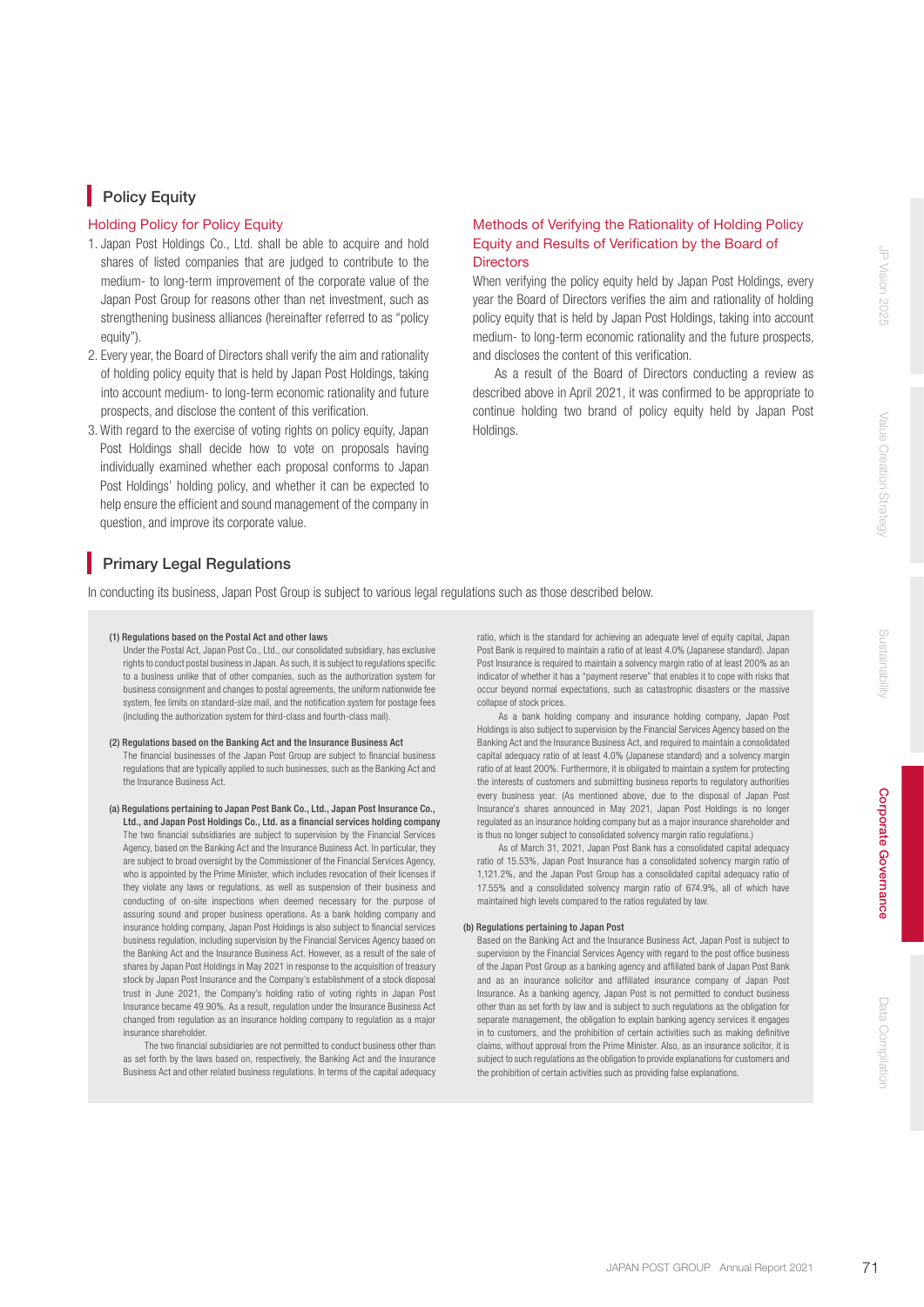| The Japan Post Group has been licensed or authorized primarily as described in the table below. |                                                              |                                |                    |                                                                                     |  |
|-------------------------------------------------------------------------------------------------|--------------------------------------------------------------|--------------------------------|--------------------|-------------------------------------------------------------------------------------|--|
| License                                                                                         | <b>Related law</b>                                           | Company                        | Expiration<br>date | Reasons for cancellation, etc.                                                      |  |
| <b>Bank Holding Company</b><br>Authorization                                                    | Article 52-17, Paragraph 1 of<br>the Banking Act             | Japan Post Holdings Co., Ltd.  | None               | Article 52-34, Paragraph 1 of the Banking Act                                       |  |
| Insurance Company's Major<br>Shareholder Authorization                                          | Article 271-10, Paragraph 1 of<br>the Insurance Business Act | Japan Post Holdings Co., Ltd.  | None               | Article 271-16, Paragraph 1 of the Insurance<br><b>Business Act</b>                 |  |
| <b>Bank Agency Authorization</b>                                                                | Article 52-36, Paragraph 1 of<br>the Banking Act             | Japan Post Co., Ltd.           | None               | Article 52-56, Paragraph 1 of the Banking Act                                       |  |
| Life Insurance Solicitor<br>Registration                                                        | Article 276 of the Insurance<br><b>Business Act</b>          | Japan Post Co., Ltd.           | None               | Article 307, Paragraph 1 of the Insurance<br><b>Business Act</b>                    |  |
| <b>Banking Business License</b>                                                                 | Article 4, Paragraph 1 of<br>the Banking Act                 | Japan Post Bank Co., Ltd.      | None               | Article 26, Paragraph 1; Article 27; Article 28 of<br>the Banking Act               |  |
| Insurance Business License                                                                      | Article 3, Paragraph 4 of<br>the Insurance Business Act      | Japan Post Insurance Co., Ltd. | None               | Article 132, Paragraph 1; Article 133; Article 134<br>of the Insurance Business Act |  |

#### (c) Licensing required by law

The Japan Post Group has been licensed or authorized primarily as described in the table below.

#### (3) Regulations specifically applicable to the Japan Post Group

Based on the Postal Service Privatization Act and other laws, Japan Post Holdings Co., Ltd. and Japan Post Co., Ltd. are obligated to provide postal services so that payment of simple savings, remittances, services for settlement of debts and credits, and services for easy-to-use life insurance are available to customers at post offices in an integrated format and in a manner that is easy to use by customers. They are also obligated by law to maintain the post office network to ensure fair use across all of Japan well into the future (provision of services through the post office network based on these obligations referred to hereinafter as "universal services"). In the September 28, 2015, report on "Securing universal services of the postal business and the proper means for revitalizing the post and correspondence market" by the Telecommunications Council, it states that in the short term, "Japan Post Holdings Co., Ltd. and Japan Post Co., Ltd. are required to maintain the current scope and level of services by their own management efforts," and, "In addition, it is necessary for the national government to examine measures that will serve as incentives for securing universal services." The report continues, stating that in the medium to long term, "Considering changes in the environment of the postal business or in the scope and level of service expected by the people and users in response, it is necessary to continuously examine measures for securing universal services and how the cost burden is borne."

 Although the Telecommunications Council estimates the cost of universal services to the postal business, it is an estimate made independently by the Council and not produced by the Japan Post Group.

 Also, Japan Post Holdings and Japan Post are required to receive authorization from the Minister for Internal Affairs and Communications to engage in new businesses, solicit shares, elect or dismiss directors (Japan Post Holdings only), formulate business plans, amend articles of incorporation, conduct mergers or split or dissolve companies based on the Act on Japan Post Holdings and Act on Japan Post, respectively (however, only notification of new businesses to the Minister for Internal Affairs and Communications is required for Japan Post). Furthermore, the two financial institutions, in addition to regulations based on the Banking Act and the Insurance Business Act, are required to receive authorization from the Prime Minister and the Minister for Internal Affairs and Communications based on the Postal Service Privatization Act to engage in new businesses, hold subsidiaries of financial institutions (Japan Post Bank) and particular subsidiaries (Japan Post Insurance), conduct mergers, split companies, or transfer and receive businesses in order to ensure equal competitive conditions with other companies engaged in similar business. Japan Post Bank may not in itself have banks as subsidiaries and neither may Japan Post Insurance have insurance companies as subsidiaries. In addition, the two financial institutions are subject to regulations different from other companies in the same industry, such as deposit limit regulations in the banking business and subscription limit regulations in the life insurance business. (These regulations pertaining to the two nancial subsidiaries are hereinafter referred to as "the additional statutory operational regulations under the Postal Service Privatization Act.")

 In addition, the Group faces certain restrictions on expansion of its scope of operations, including the rollout of new businesses. Under the Postal Service Privatization Act, the two financial subsidiaries are required to receive authorization from the Prime Minister and the Minister for Internal Affairs and Communications to engage in new businesses to obtain new earnings opportunities. In the event that they fail to receive that authorization or that it takes time to do so, the Group may not be able to launch new products or provide new services as planned in terms of timing or content.

 In addition, the Company disposed of 163,306,300 shares of common stock of Japan Post Insurance held by the Company through a sale of shares in response to the acquisition of treasury stock by Japan Post Insurance in May 2021 and the Company's establishment of a stock disposal trust in June 2021. As a result, the Company's holding ratio of voting rights in Japan Post Insurance became 49,90%, and on June 9, 2021, the Company, pursuant to the provisions of Article 62, Paragraph 2 of the Postal Service Privatization Act, notified the Minister of Internal Affairs and Communications that it had disposed of more than one-half of the shares of Japan Post Insurance. After the date of our notification, Japan Post Insurance will no longer be required to obtain authorization, but if it intends to engage in any of the abovementioned businesses, it will be required to determine the details of such business and notify the Prime Minister and the Minister for Internal Affairs and Communications. At the same time, Japan Post Insurance is required to take special care not to impede proper competition with other life insurance companies and the appropriate provision of services to users when conducting its business.

#### (Reference) Maximum deposit amounts in Japan Post Bank

Under the Postal Service Privatization Act, Japan Post Bank restricts the amount of deposits that can be accepted from a single depositor, except for transfer savings equivalent to checking deposits. (Article 107 of the Postal Service Privatization Act, Article 2 of the Postal Service Privatization Act Enforcement Ordinance)

- A. Regular savings… ¥13 million
- B. Fixed savings (Fixed amount savings and fixed term savings. Includes postal savings deposited before postal service privatization (taken over by the Organization for Postal Savings, Postal Life Insurance and Post Office Network) but excludes C.) … ¥13 million
- C. Property fixed amount savings, property pension fixed amount savings, property housing fixed amount savings $\cdots$  ¥5.5 million in total

#### (Reference) Enrollment limit at Japan Post Insurance

Insurance policies for Japan Post Insurance have limits defined by the Postal Service Privatization Act and related laws regarding the amount of insurance that an insured person can be enrolled for (insurance limit amount). (Article 137 of the Postal Service Privatization Act, Articles 6, 7, and 8 of the Postal Service Privatization Act Enforcement Ordinance)